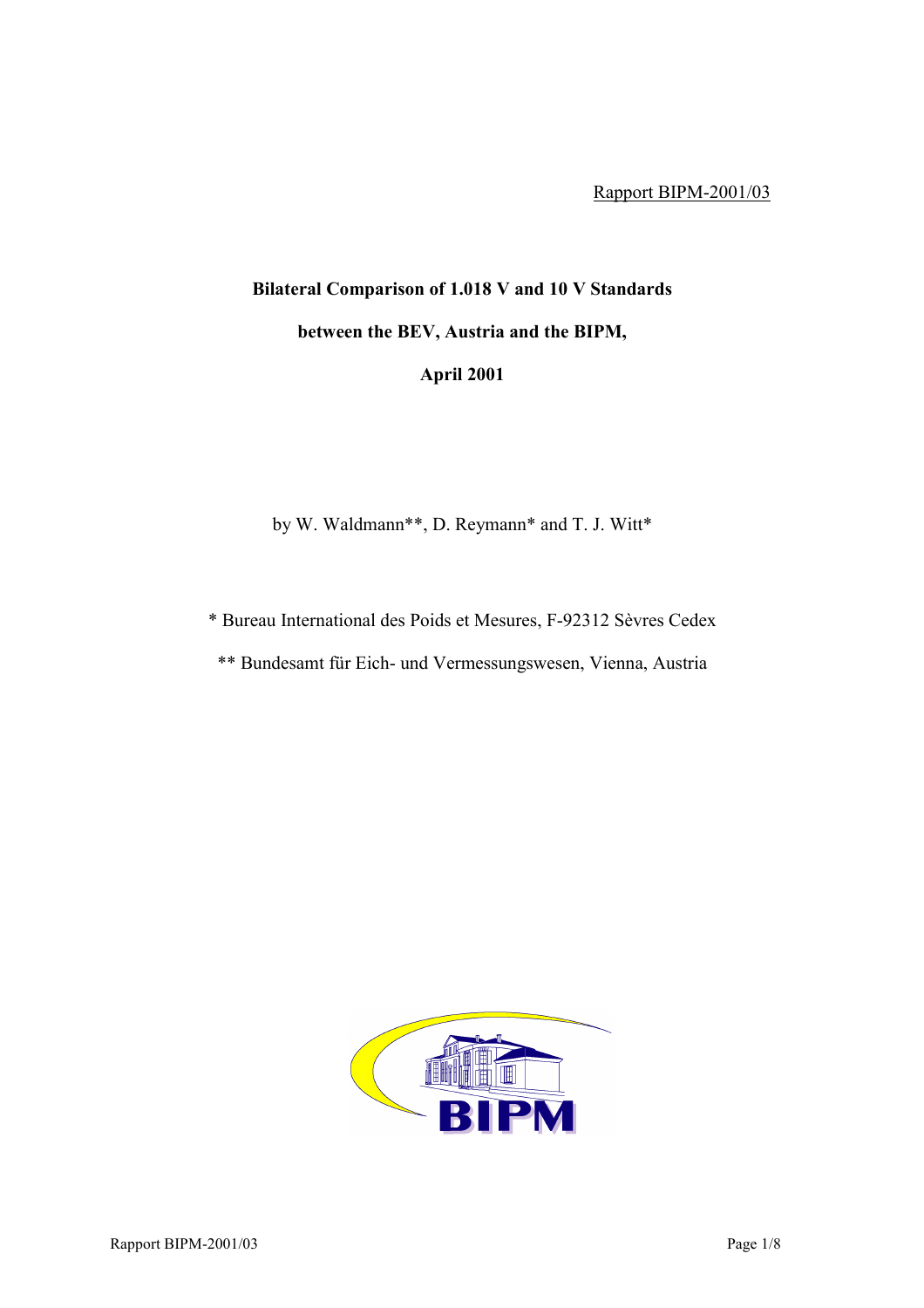## **Bilateral Comparison of 1.018 V and 10 V Standards between the BEV, Austria and the BIPM, April 2001**

by W. Waldmann\*\*, D. Reymann\* and T. J. Witt\* \*Bureau International des Poids et Mesures, F-92312 SËvres Cedex \*\*Bundesamt für Eich- und Vermessungswesen, Vienna, Austria

A comparison of the 1.018 V and 10 V voltage reference standards of the BIPM and the Bundesamt für Eich- und Vermessungswesen(BEV, Vienna, Austria) was carried out in April 2001. Two BIPM 732B Zener diode-based travelling standards, BIPM8 and BIPM9, were transported by freight. The BIPM and BEV measurements were carried out at 1.018 V and 10 V using the Josephson array voltage standard of the laboratory. Results of all measurements were corrected for the dependence of the output voltage on ambient temperature and pressure.

Figures 1 and 2 show the measured values obtained for the two standards by the two laboratories. The values and uncertainties were calculated for the reference date from linear least-squares fits.

Table 1 lists the results of the 1.018 V comparison and the contributions to the uncertainty budget. Experience has shown that flicker or 1/*f* noise dominates the stability characteristics of Zener-diode standards and it is not appropriate to use the standard deviation of the mean to characterize the dispersion of measured values. For the present standards, the relative value of the flicker floor voltage is about 1 part in  $10^8$ .

Table 2 lists the same information for the 10 V comparison.

In estimating the uncertainty we calculated the *a priori* uncertainty based on all known sources except that associated with the stability of the standards when transported, and compared this with the *a posteriori* uncertainty estimated by the standard deviation of the mean of the results from the two travelling standards. With only two travelling standards, the uncertainty of the standard deviation of the mean is comparable to the value of the standard deviation of the mean itself. If the *a posteriori* uncertainty is significantly different from the *a priori* uncertainty, we assume that a standard has changed in an unusual way and we used the larger of these two estimates in calculating the final uncertainty.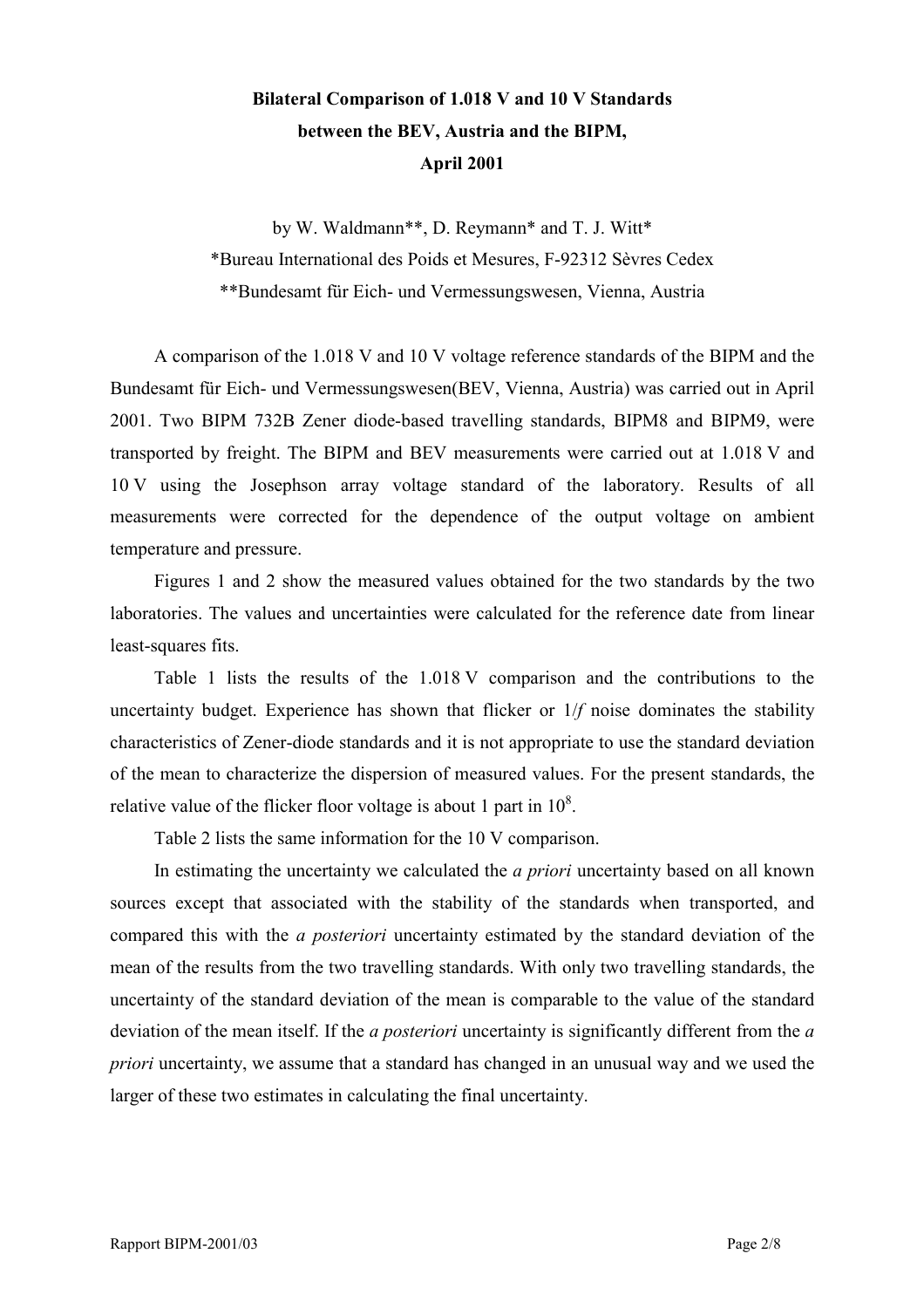In Table 1 and 2, the following elements are listed:

- (1) the predicted value  $U_{Z|BEV}$  of each Zener, computed using a linear least squares fit to all of the data from the BEV and referenced to the mean date of the BEV's measurements;
- (2) the Type A uncertainty arising from instability of the Zener, computed as the standard uncertainty of the predicted value from the linear drift model, or an estimate of the 1/*f* noise voltage level;
- (3) the uncertainty component arising from the measuring equipment of the BEV. This uncertainty is completely correlated between the different Zeners used for a comparison;
- (4-6) the corresponding quantities for the BIPM;
- (7) the uncertainty due to the combined effects of the uncertainties of the pressure and temperature coefficients and to the difference of the mean pressures and temperatures in the participating laboratories; although the same equipment is used to measure the coefficients for all Zeners, the uncertainty is dominated by the Type A uncertainty of each Zener, so that the final uncertainty can be considered as uncorrelated among the different Zeners used in a comparison;
- (8) the difference  $(U_{Z\text{ BEV}} U_{Z\text{ BIPM}})$  for each Zener, and
- (9) the uncorrelated part of the uncertainty;
- (10) the result of the comparison, which is the mean of the differences of the calibration results for the different standards;

the uncertainty of the transfer, estimated by two methods;

- (11) the *a priori* uncertainty, which is the standard deviation of the mean value of the results from the different Zeners, counting only the uncorrelated uncertainties of the individual results;
- (12) the *a posteriori* uncertainty, which is the standard deviation of the mean of the different results;
- (13) the correlated part of the uncertainty;
- and
- (14) the total uncertainty of the comparison, which is the root-sum-square of the correlated part of the uncertainty and of the larger of (11) and (12).

Table 3 and 4 summarize the uncertainties due to the measuring equipment of the BEV and of the BIPM, respectively.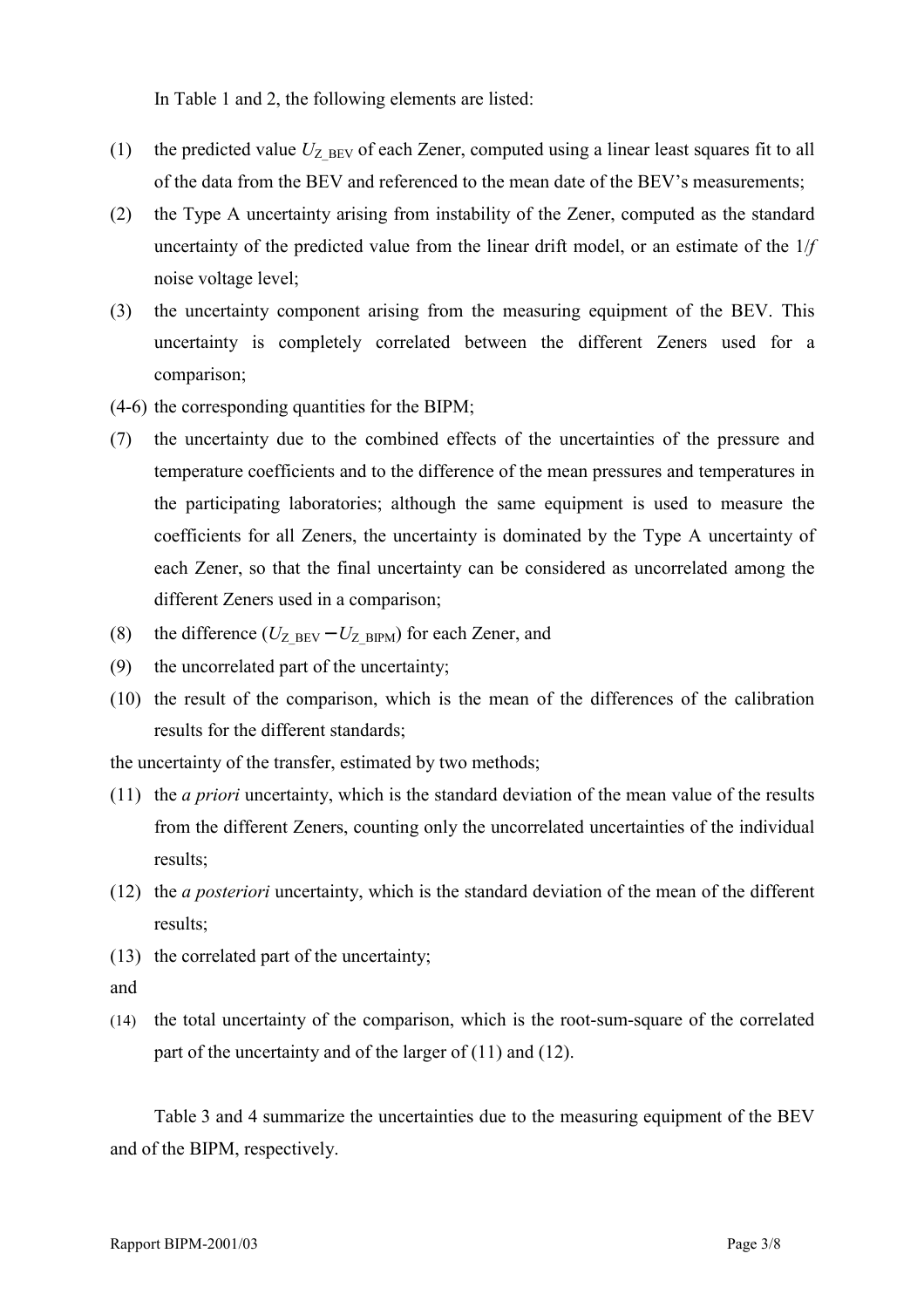The final results of the comparison are presented as the differences between the values assigned to a 1.018 V and a 10 V standard by each laboratory. The difference between the value assigned by the BEV at the BEV,  $U_{BEV}$ , and that assigned by the BIPM at the BIPM,  $U_{\text{BIPM}}$ , for a 1.018 V standard on the reference date is

$$
U_{\text{BEV}(1.018 \text{ V})} - U_{\text{BIPM}(1.018 \text{ V})} = -0.013 \text{ }\mu\text{V}; u_c = 0.017 \text{ }\mu\text{V} \text{ on } 2001/04/12,
$$

where  $u_c$  is the combined standard uncertainty,

and for a 10 V standard on the reference date is

$$
U_{\text{BEV}(10\text{ V})} - U_{\text{BIPM}(10\text{ V})} = -0.04 \text{ }\mu\text{V}; u_c = 0.10 \text{ }\mu\text{V} \text{ on } 2001/04/12.
$$

These are very satisfactory results. In both cases the difference between the values assigned to the travelling standards by the two laboratories is less than the standard uncertainty associated with the difference.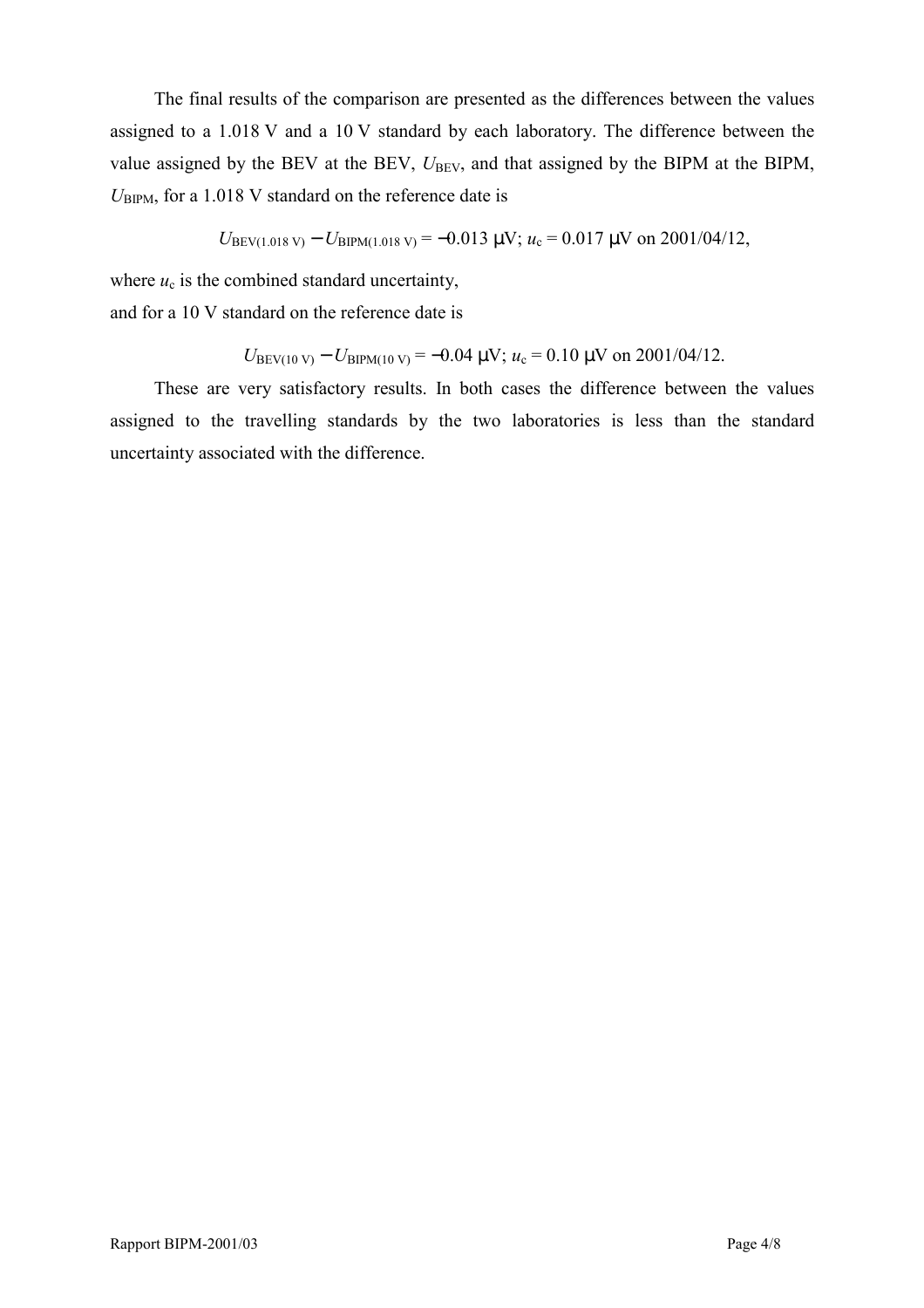

Figure 1. Voltage of BIPM8 as a function of time, with linear least-squares fits to the measurements in each laboratory



Figure 2. Voltage of BIPM9 as a function of time, with linear least-squares fits to the measurements in each laboratory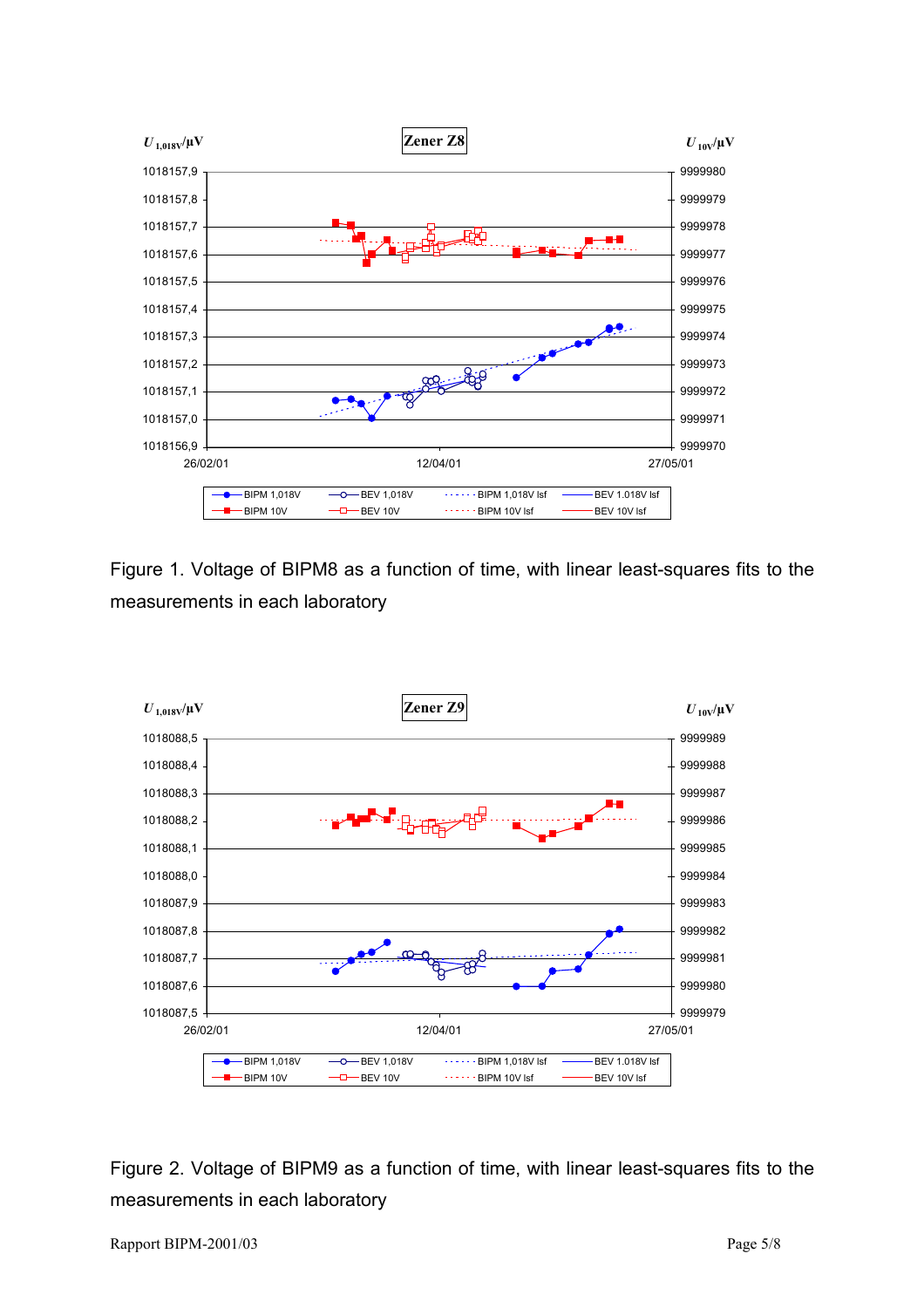Table 1. Results of the BEV(Austria)/BIPM bilateral comparison of 1.018 V standards using two Zener travelling standards: reference date 12 April 2001. Uncertainties are 1  $\sigma$  estimates. The uncorrelated uncertainty is  $w = [r^2 + t^2 + v^2]^{1/2}$ , the expected transfer uncertainty is  $x = [w_8^2 + w_9^2]^{1/2}/2$  and the correlated uncertainty is  $y = [s^2 + u^2]^{1/2}$ .

|                |                                                                    | BIPM8    | BIPM9    |                  |
|----------------|--------------------------------------------------------------------|----------|----------|------------------|
| $\mathbf{1}$   | $BEV (Austria)(UZ BEV - 1.018 V)/\mu V$                            | 157.123  | 87.687   |                  |
| 2              | Type A uncertainty/ $\mu$ V                                        | 0.010    | 0.010    | $\mathbf{r}$     |
| 3              | equipment uncertainty/ $\mu$ V                                     | 0.007    |          | $\overline{S}$   |
| $\overline{4}$ | $(U_{Z\text{ BIPM}} - 1.018 \text{ V})/\mu\text{V}$<br><b>BIPM</b> | 157.137  | 87.698   |                  |
| 5              | Type A uncertainty/ $\mu$ V                                        | 0.010    | 0.022    | $\boldsymbol{t}$ |
| 6              | equipment uncertainty/ $\mu$ V                                     |          | 0.005    | $\boldsymbol{u}$ |
|                | pressure and temperature<br>corrections uncertainty/ $\mu$ V       | 0.002    | 0.005    | $\mathcal{V}$    |
| 8              | $(U_{Z\text{ BEV}} - U_{Z\text{ BIPM}})/\mu V$                     | $-0.014$ | $-0.011$ |                  |
| 9              | uncorrelated uncertainty/ $\mu$ V                                  | 0.014    | 0.025    | $\mathcal W$     |
| 10             | $U_{\rm BEV} - U_{\rm BIPM}$ $>$ / $\mu$ V                         | $-0.013$ |          |                  |
| 11             | expected transfer uncertainty/ $\mu$ V                             |          | 0.014    | $\mathcal{X}$    |
| 12             | $s_M$ of difference for 2 Zeners/ $\mu$ V                          |          | 0.001    |                  |
| 13             | correlated uncertainty/ $\mu$ V                                    |          | 0.009    | $\mathcal{Y}$    |
| 14             | comparison total uncertainty/ $\mu$ V                              |          | 0.017    |                  |
|                |                                                                    |          |          |                  |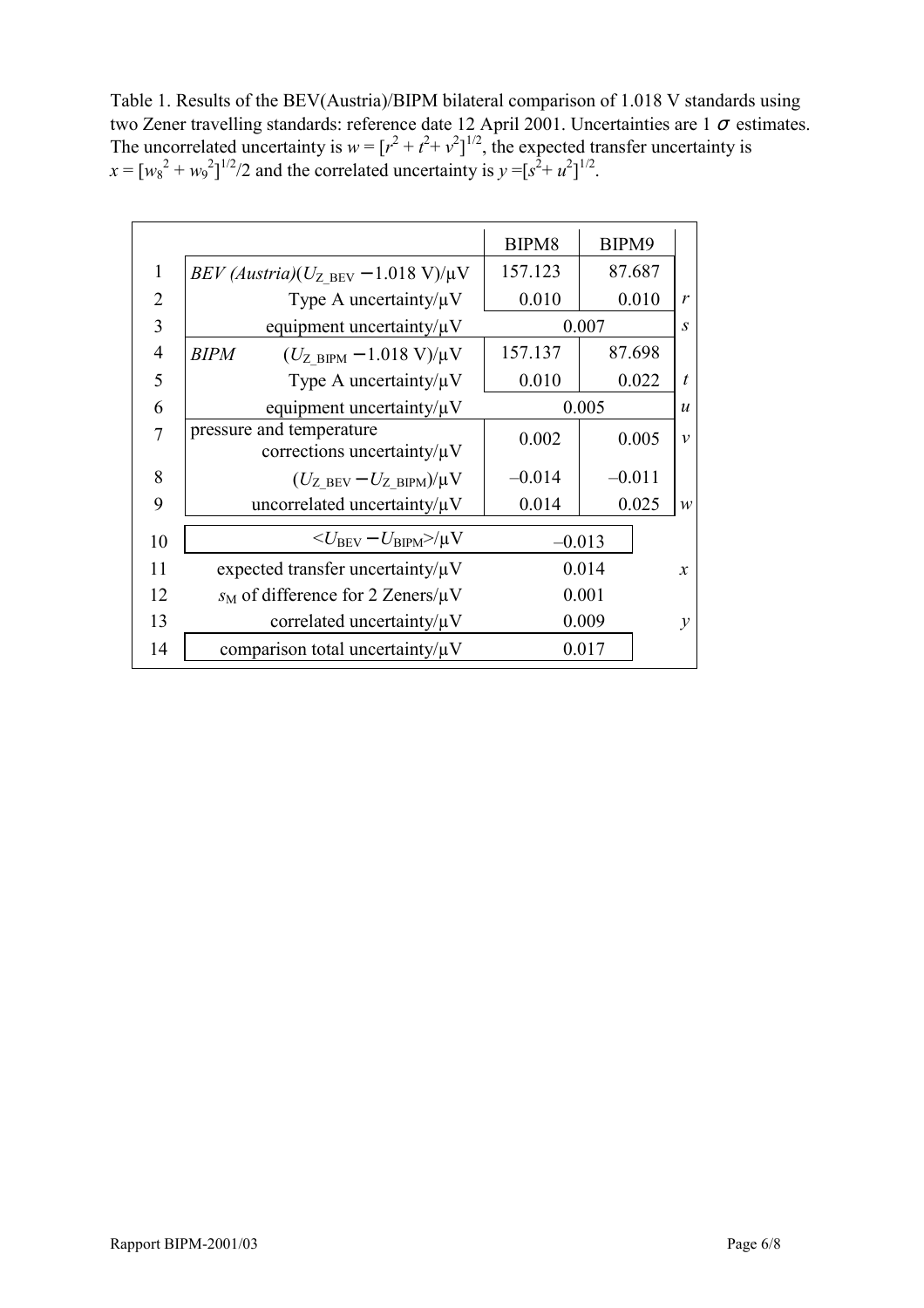Table 2. Results of the BEV(Austria)/BIPM bilateral comparison of 10 V standards using two Zener travelling standards: reference date 12 April 2001. Uncertainties are 1  $\sigma$  estimates. The uncorrelated uncertainty is  $w = [r^2 + t^2 + v^2]^{1/2}$ , the expected transfer uncertainty is  $x = [w_8^2 + w_9^2]^{1/2}/2$  and the correlated uncertainty is  $y = [s^2 + u^2]^{1/2}$ .

|                |                                                                 | BIPM8    | BIPM9    |                  |
|----------------|-----------------------------------------------------------------|----------|----------|------------------|
| 1              | BEV (Austria) $(U_{Z \text{ BEV}} - 10 \text{ V})/\mu\text{V}$  | $-22.59$ | $-14,02$ |                  |
| $\overline{2}$ | Type A uncertainty/ $\mu$ V                                     | 0.10     | 0.10     | $\mathbf{r}$     |
| 3              | equipment uncertainty/ $\mu$ V                                  | 0.01     |          | $\boldsymbol{S}$ |
| $\overline{4}$ | <b>BIPM</b><br>$(U_{Z\text{ BIPM}} - 10 \text{ V})/\mu\text{V}$ | $-22.62$ | $-13.91$ |                  |
| 5              | Type A uncertainty/ $\mu$ V                                     | 0.10     | 0.10     | $\boldsymbol{t}$ |
| 6              | equipment uncertainty/ $\mu$ V                                  | 0.01     |          | $\boldsymbol{u}$ |
| 7              | pressure and temperature<br>corrections uncertainty/ $\mu$ V    | 0.01     | 0.02     | $\mathcal{V}$    |
| 8              | $(U_{Z\,BEV} - U_{Z\,BIPM})/\mu V$                              | 0.03     | $-0.11$  |                  |
| 9              | uncorrelated uncertainty/ $\mu$ V                               | 0.14     | 0.14     | $\mathcal W$     |
| 10             | $\langle U_{\rm BEV} - U_{\rm BIPM} \rangle / \mu V$            | $-0.04$  |          |                  |
| 11             | expected transfer uncertainty/ $\mu$ V                          | 0.10     |          | $\mathcal{X}$    |
| 12             | $s_M$ of difference for 2 Zeners/ $\mu$ V                       | 0.07     |          |                  |
| 13             | correlated uncertainty/ $\mu$ V                                 | 0.01     |          | $\mathcal{Y}$    |
| 14             | comparison total uncertainty/ $\mu$ V                           |          | 0.10     |                  |
|                |                                                                 |          |          |                  |